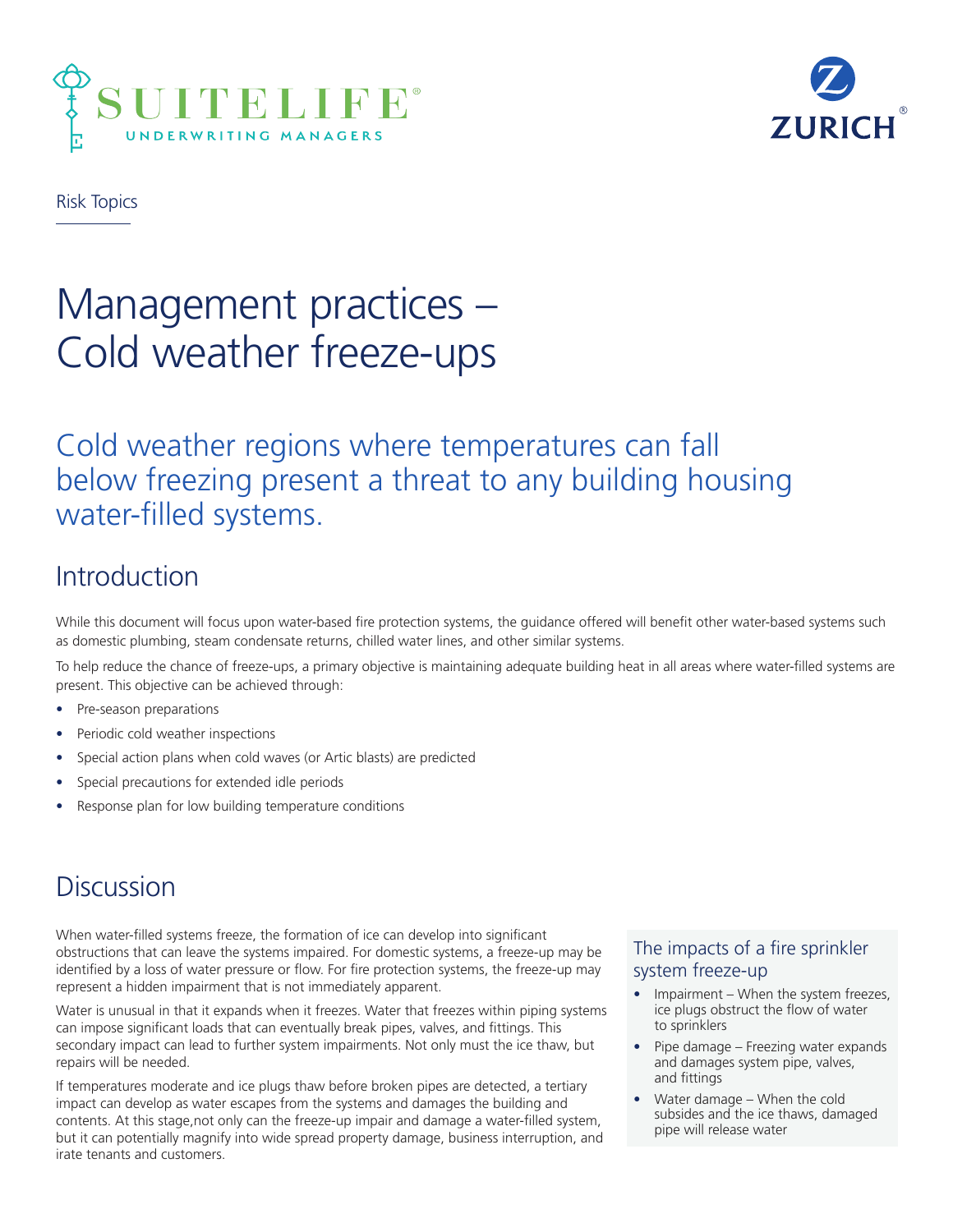#### **Adequate heat**

A primary objective to help reduce freezeups is maintaining adequate building heat. A likely question will be what is adequate building heat?

As ice forms at 0ºC (32ºF), building temperature will certainly not be adequate if it is at or below this freezing threshold. So, what temperature is considered sufficient?

NFPA codes and standards use 4ºC (40ºF) as the threshold for an adequate building temperature. At this point, actions should be initiated to identify and correct the cause of the low building temperature condition.

#### **Monitoring heat loss**

Monitoring a building for a low temperature is a challenging effort. Three methods are typically used. They include:

- Normal building occupancy
- Security patrols
- Electronic low building temperature supervision

## Guidance

The following guidance applies to buildings that are exposed to cold temperatures at any point during the year. Implement a plan to maintain adequate heat throughout the cold weather season. The plan should address:

- Pre-season preparations
- Periodic cold weather inspections
- Special action plans when cold waves (or Artic blasts) are predicted
- Special precautions for extended idle periods
- Response plan for low building temperature conditions

#### **Pre-season preparations**

- Before the cold weather season begins, have qualified persons conduct inspection and maintenance actions including:
	- Heating systems Provide annual service
	- Air-handling units Verify dampers work and fans are controlled by thermostat for automatic shutdown in the event of freezing temperatures
	- Non-freeze fire protection systems Check air sources, air pressure levels, low point drains, and antifreeze solution in accordance with NFPA 25

Normal building occupancy is a simple and reliable approach to monitor a building during normal business hours. Of course, there may be some normally unoccupied areas that would require a special effort to maintain periodic human presence.

Outside of normal business hours, security patrols can maintain periodic human presence throughout an unoccupied building. Hourly patrols in accordance with NFPA 601 would be Zurich best practice.

With electronic supervision, room temperature supervisory devices would be provided as part of the building fire alarm system in accordance with NFPA 72. Room temperature supervisory devices initiate a supervisory signal when the temperature falls below 4ºC (40ºF). These devices are typically installed only at automatic sprinkler system risers. As such, the extent of coverage provided with these devices is typically quite limited.

Overall, there is no substitute for human presence, and few businesses provide human presence at all times. As a result, continuous monitoring of building temperature is a challenge. No doubt this explains a continuing experience with freeze-ups, and the importance of taking appropriate actions to prepare for cold weather, periodically conduct cold weather inspections, and have a special action plan when extreme cold weather is expected.

### The challenge of monitoring buildings for low temperature

- Normal building occupancy Few businesses operate around the clock
- Security patrols Few businesses maintain a security tour service
- Electronic supervision The number of room temperature supervisory devices is usually limited

- Insulating systems protecting waterfilled pipe – Verify coverings are intact
- Heat trace systems protecting waterfilled pipe – Verify system performance and supervision
- Building envelope Verify windows and doors are functional, weather tight, and in good repair
- Fire alarm systems Check building low temperature and sprinkler system air pressure supervisory devices in accordance with NFPA 25 and NFPA 72

Correct any noted deficiencies before cold weather arrives.

- Some building spaces seem to have a greater exposure to freezing. They include:
	- Stairwells
	- Lobby vestibules
	- Elevator penthouses
	- Above ceiling spaces
	- Fire pump rooms and houses
	- Dry pipe valve closets
- In preparation for cold weather, review these spaces. Consider actions such as:
	- Installing thermometers to simplify periodic inspections. For above ceiling spaces, provide remote reading thermometers that allow temperature checks from floor level.
	- Replacing wet-pipe sprinklers with non-freeze type systems in areas that are difficult to heat.

#### **Periodic cold weather inspections**

Once cold weather arrives, begin periodic inspections. Ideally, conduct periodic inspections on a daily basis. Prepare and use a form to record each inspection. Develop the form to capture data including the following:

- Building windows, doors, and walls are closed and weather tight
- Building temperature in each area including those with a greater exposure to freezing
- Heaters are working
- Air pressures in each dry-pipe or pre-action sprinkler systems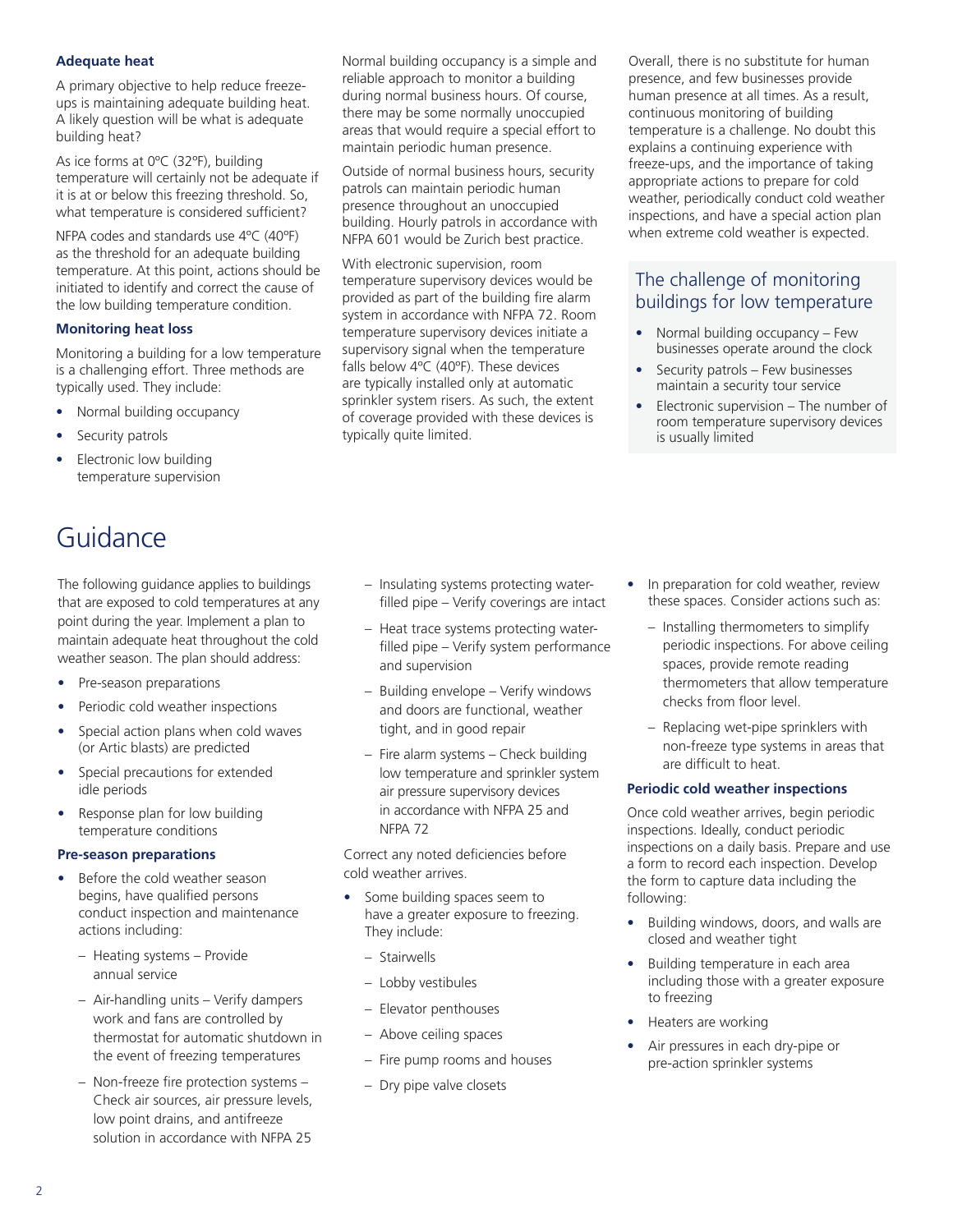- Dry-pipe system low point drains that have been opened to remove accumulated water
- Water-filled pipe insulations are intact
- Water-filled pipe heat tracing systems are working

#### **Special action plans when cold waves (or Artic blasts) are predicted**

When extreme cold temperatures are forecast, recognize that unusually frigid conditions could overwhelm normally effective combinations of building heat and building insulation. Take time to implement a special action plan before the cold wave arrives. Actions should include:

- Conducting a periodic cold weather inspection
- Safely increasing building heat to all areas
- Overriding energy saving set-back thermostats or building management programs that may automatically reduce building temperatures during the cold wave

# Conclusion

#### **Special precautions for extended idle periods**

When extended idle periods are planned during cold weather, recognize that the interruption of normal human presence during a long weekend or holiday period increases the potential that a freeze-up may occur.

Implement special precautions to maintain:

- Periodic cold weather inspections
- An awareness of weather forecasts, specifically cold waves
- An availability of knowledgeable personnel to promptly respond to abnormal conditions

#### **Response plan for low building temperature conditions**

Develop and implement a written procedure to respond to abnormal conditions identified during a periodic cold weather inspection. Whether it is a broken window, a heater failure, or low building temperature conditions, prompt action will be needed.

For each condition listed on the cold weather inspection form, identify potential actions that may be appropriate. This may include a contractor contact list to expedite requests for heater repairs, glazing repairs, or sprinkler system service.

Reducing the chance of freeze-ups depends upon maintaining adequate building heat in all areas where water-filled systems are present. While this goal is easily stated, the ongoing freeze-ups experience demonstrates just how difficult it is to achieve this goal.

Exposures to freeze-up can be reduced by implementing a plan that addresses pre-season preparations, periodic cold weather inspections, and actions to promptly mitigate any identified freeze-up threat.

For further support to implement a cold weather plan, contact your Zurich account team.

### References

- **1.** NFPA 25, Standard for the Inspection, Testing, and Maintenance of Water-Based Fire Protection Systems. Quincy, MA; NFPA, 2011. Print.
- **2.** NFPA 72, National Fire Alarm and Signaling Code. Quincy, MA; NFPA, 2010. Print.
- **3.** NFPA 601, Standard for Security Services in Fire Loss Prevention. Quincy, MA; NFPA, 2010. Print.